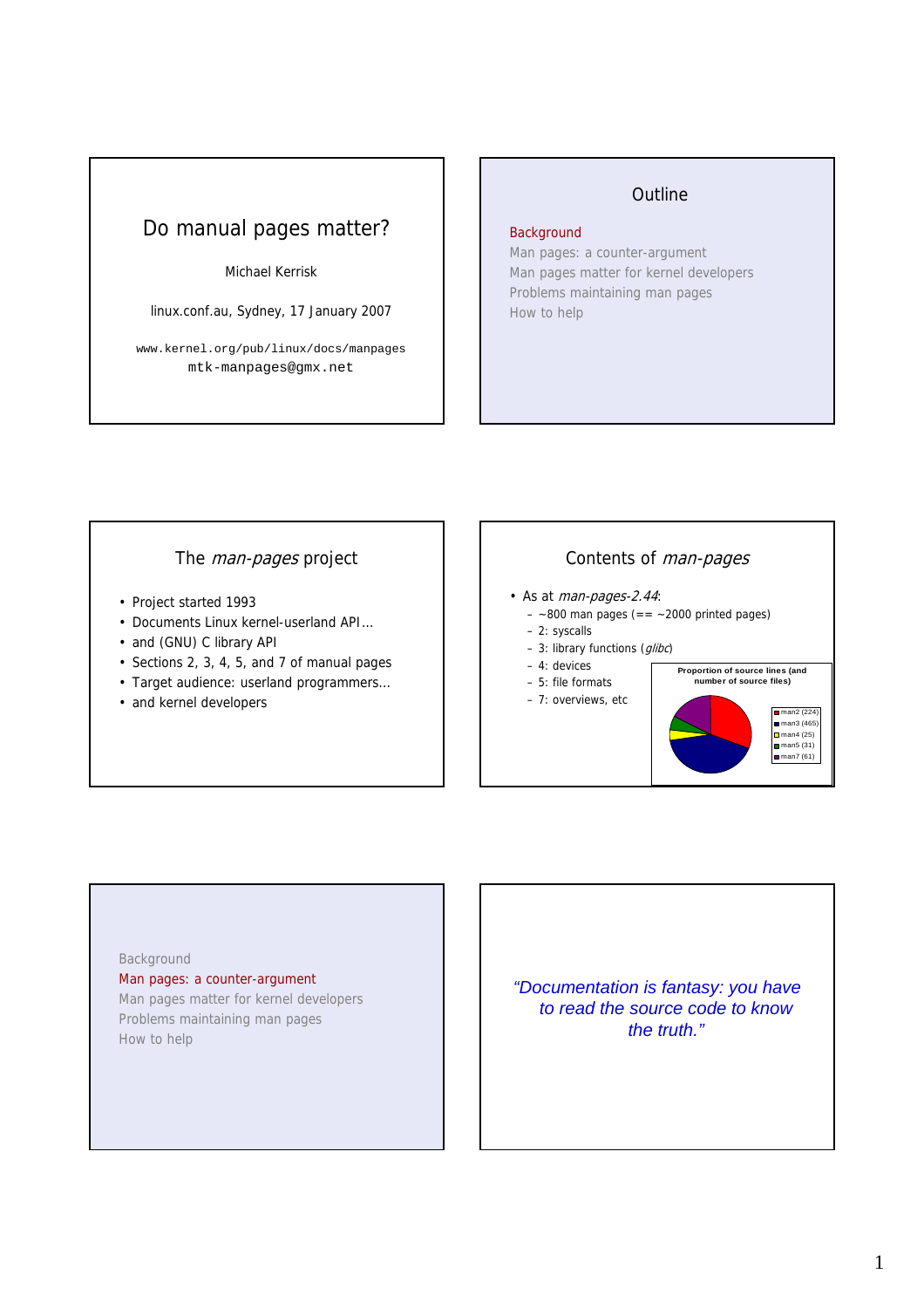#### Time!

- The kernel is **big**: – 2.6.19 kernel source (\*.[chS]) is **7.3M lines** • and constantly changing:
	- Typical Linux 2.6.x diff *–*<sup>u</sup> patch > **1M lines**

#### Reading the source doesn't cut it

- Reading the source gives the "right" answer
- but… too **slow** (and **hard**, especially for userland programmers)
- We just don't have the time…

#### We need summaries of the code

- Understanding of code must be mediated by natural language summaries
- Discussions
	- $-$  oral  $+$  email
	- Take place during development
	- but… not so useful later
- Documentation
	- most useful form of summary for later

# Man pages do matter!

# • Publicity

- Identifying bugs
- Better testing (reducing  $#$  of released bugs)

Why man pages matter for kernel developers

- Better interface design
- Better interface consistency

Background Man pages: a counter-argument Man pages matter for kernel developers Problems maintaining man pages How to help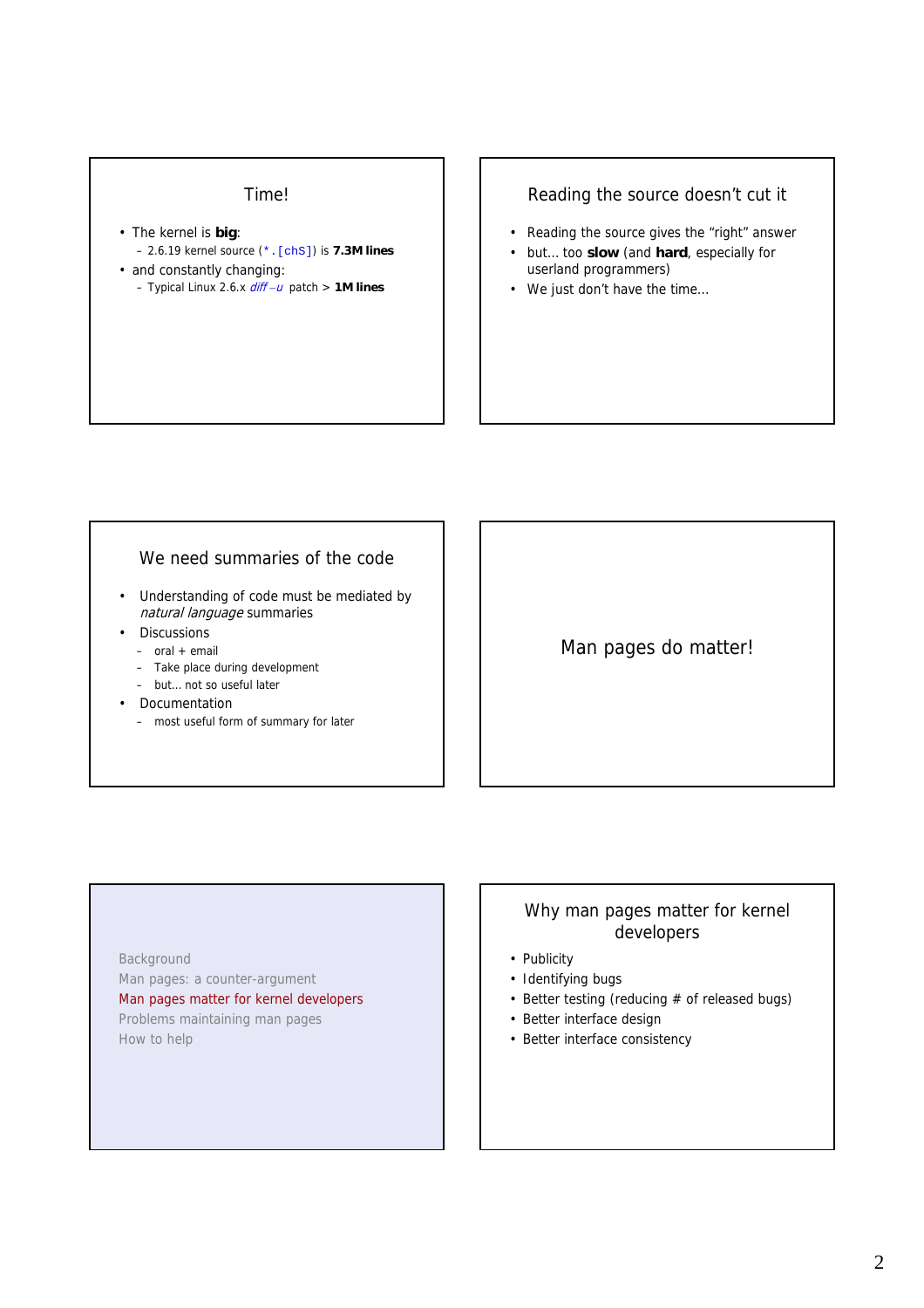# Identifying bugs

- Software is an *implementation* of an *intention*
- $bug ==$  intention implementation
- Without documentation, how do we know whether implementation matches intention?
- And how can we test?

# **Testing**

- Problem: too many bugs in released interfaces
- Why? Insufficient testing before release

# Documentation and Testing

- Documentation can help reduce bugs
- Evidence: the process can work in reverse…

#### Testing – example 1

#### **inotify**

- File change notification API
- Appeared in kernel 2.6.13
- 2.6.16-rc timeframe, I wrote *inotify(7)*
- Testing: IN\_ONESHOT had never worked
- Bug reported; fixed for 2.6.16

# Testing – example 2

#### **splice()**

- transfer data between file descriptors without going through user space
- Appeared in kernel 2.6.17
- Simple test programs easily caused hangs
- Bug reported; fixed for 2.6.18

# Testing: conclusions

- Documentation goes hand in hand with testing
- Documentation broadens range of testers
- Testers can determine if *implementation*  $==$ intention
- Good, early documentation  $\rightarrow$  more & earlier testing  $\rightarrow$  fewer released bugs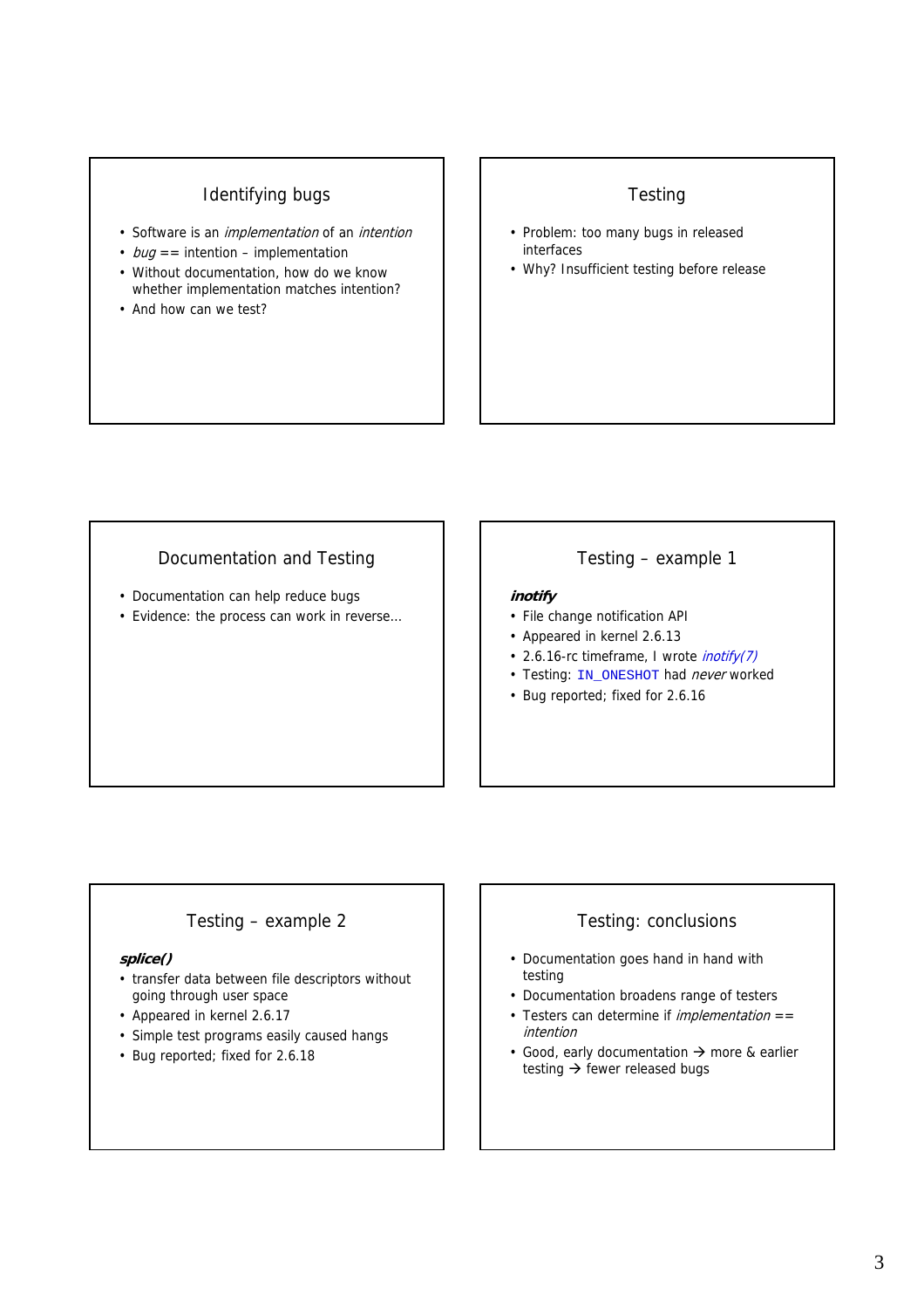#### Interface design

- It's hard to design a good programming interfaces
- Getting design wrong is painful… – Using interface is difficult, and bug-prone
	- Difficult/impossible to change design

#### When interface design goes wrong

dnotify (kernel 2.4; file change notification)

- Many problems in interface design
- Problems led to replacement by inotify
- But… is the problem the developer(s)?
- Or the process?

#### Interface design: man pages help

- Writing a man page (or other doc) can help with interface design
- Writing documentation leads to self-review by implementer(s)
- Documentation broadens audience who can understand and critique design

#### Interface consistency

- The problem: some new interfaces are inconsistent with existing similar interfaces
- Man pages can be used as a reference when designing new interfaces

# Interface consistency: right

#### **mbind(MPOL\_MF\_MOVE\_ALL)**

- NUMA memory binding interface
- Requires privilege (CAP\_xxx)
- Initial (-rc) implementation used CAP\_SYS\_ADMIN
- Reading *capabilities(7)* showed that existing related APIs used CAP\_SYS\_NICE
- Final implementation used CAP\_SYS\_NICE

# Interface consistency: wrong (1)

- Various memory-related syscalls specify a start address + a length
- Some APIs (e.g., *mprotect(start, length, ...)*):
	- Require  $start$  to be multiple of page size
	- Round *length* up to next page boundary
- Some other APIs (e.g., *mlock(start, length)*):
	- Round *start* down to page size
	- Round *length* up to next page boundary
	- mlock(4000, 6000) affects bytes 0..12287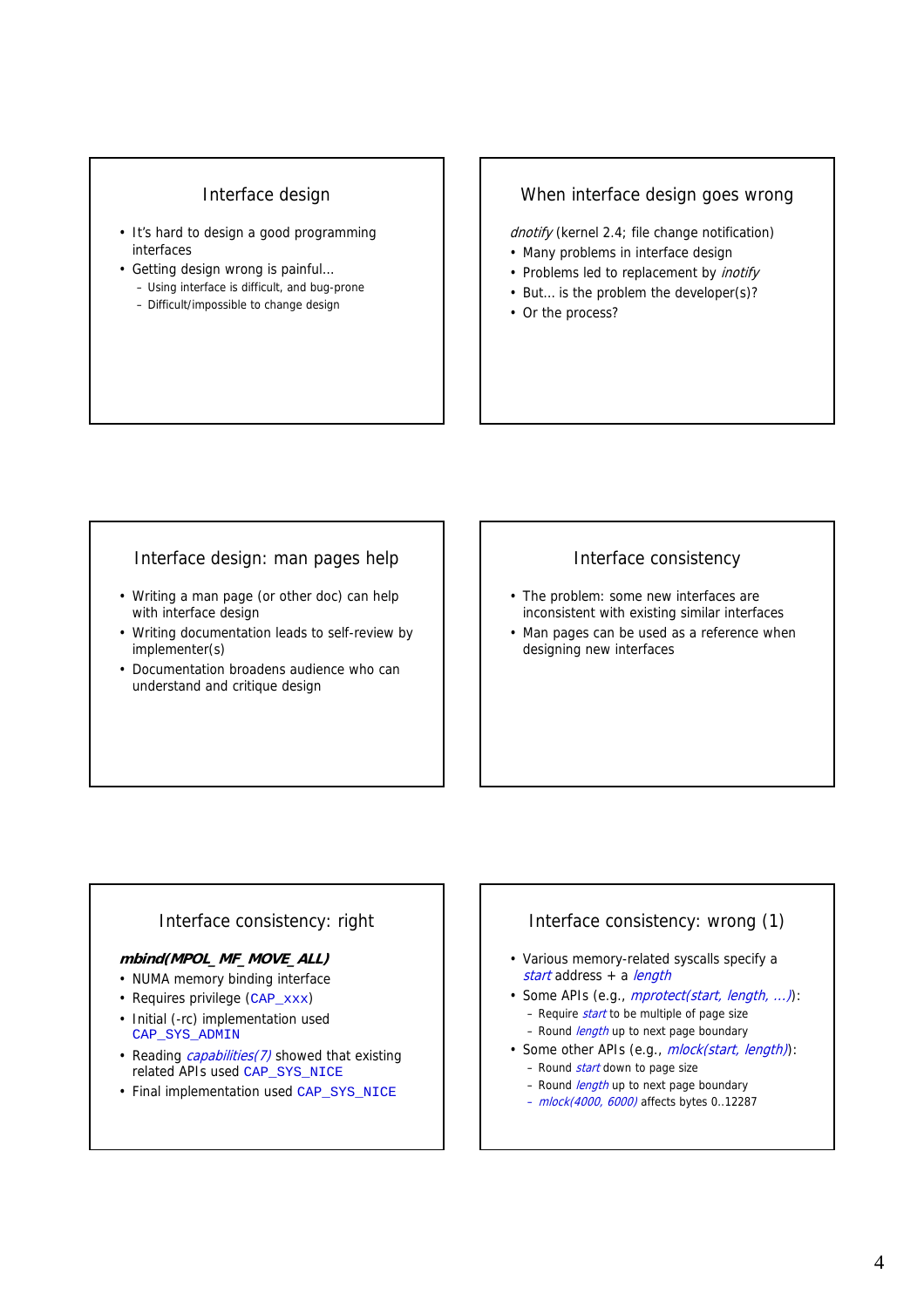# Interface consistency: wrong (2)

#### remap\_file\_pages(start, length, ...):

- Why settle just for inconsistent…
	- Round *start* down to page boundary
	- Round length **down** to page boundary(!)
- … when you can also have bizarre: – What address range is affected by remap\_file\_pages(4000, 6000, ...) ?

#### Background

Man pages: a counter-argument Man pages matter for kernel developers Problems maintaining man pages How to help

#### Problems maintaining man-pages

- Much to do; too few people
- Many man pages yet to be written
- Many existing man pages are stale
- Kernel developers have much valuable knowledge, but are largely absent
- How to know if an interface has changed?
- How to know if a man page is broken?

Background Man pages: a counter-argument Man pages are useful for kernel developers Problems maintaining man pages How to help

# How to help

- Just about anyone can help
- Kernel developers would benefit by helping
- How companies could help

# Helping: anyone

- Read HOWTOHELP in man-pages tarball – List of missing pages
	- How to obtain list of FIXMEs
	- Tips on how to help in the most helpful way
- Latest tarball at: http://www.kernel.org/pub/linux/docs/manpages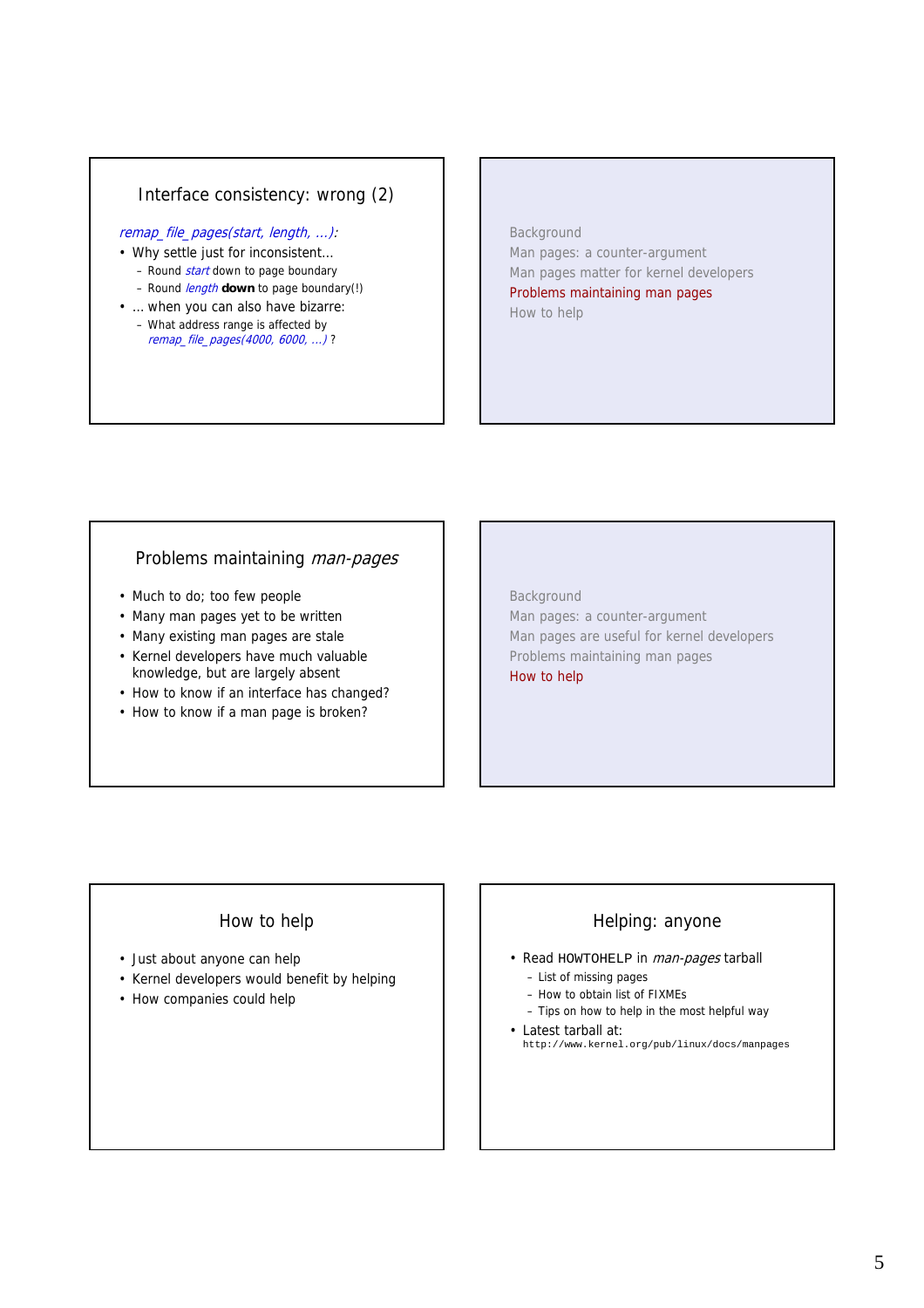#### Helping: kernel developers

- Adding/changing an interface?…
- Write/update the manual page!
- Can't bear messing with groff? – Submit plain text!
- Please provide test programs…

#### Helping: kernel developers

- System call man pages belong in *man-pages*, not separate tarballs
- Many virtues in a consolidated set of man pages:
	- Formatting consistency
	- Single known address for man pages patches
	- Distributors know where to find manual page
	- Consistent interfaces…

# Helping: kernel developers

*"This [part of the] interface shouldn't be documented, because userland shouldn't be using it [it's only intended for use in libraries]."*

- Library developers are in same position as everyone else
- *"no documentation"* doesn't always mean "don't use this"
- Best approach: document interface with warning about usage

# A proposal for kernel developers

• Create and enforce a policy that **requires** interface changes to be accompanied by documentation and test programs

# Before saying no…

- Consider that good documentation can help prevent:
	- Poorly designed/inconsistent interfaces
	- Bugs in new and changed interfaces
- Look at long list of FIXMEs and missing pages
- There are kernel coding standards; why not documentation (and testing) standards?

# Helping: companies/organisations

- Fund a *man-pages* maintainer
	- Write/update pages
	- Vet patches
	- Test new interfaces
	- Track standards work (POSIX.1-200x/SUSv4 and beyond)
	- Write/choose a style guide
	- Maintain a website